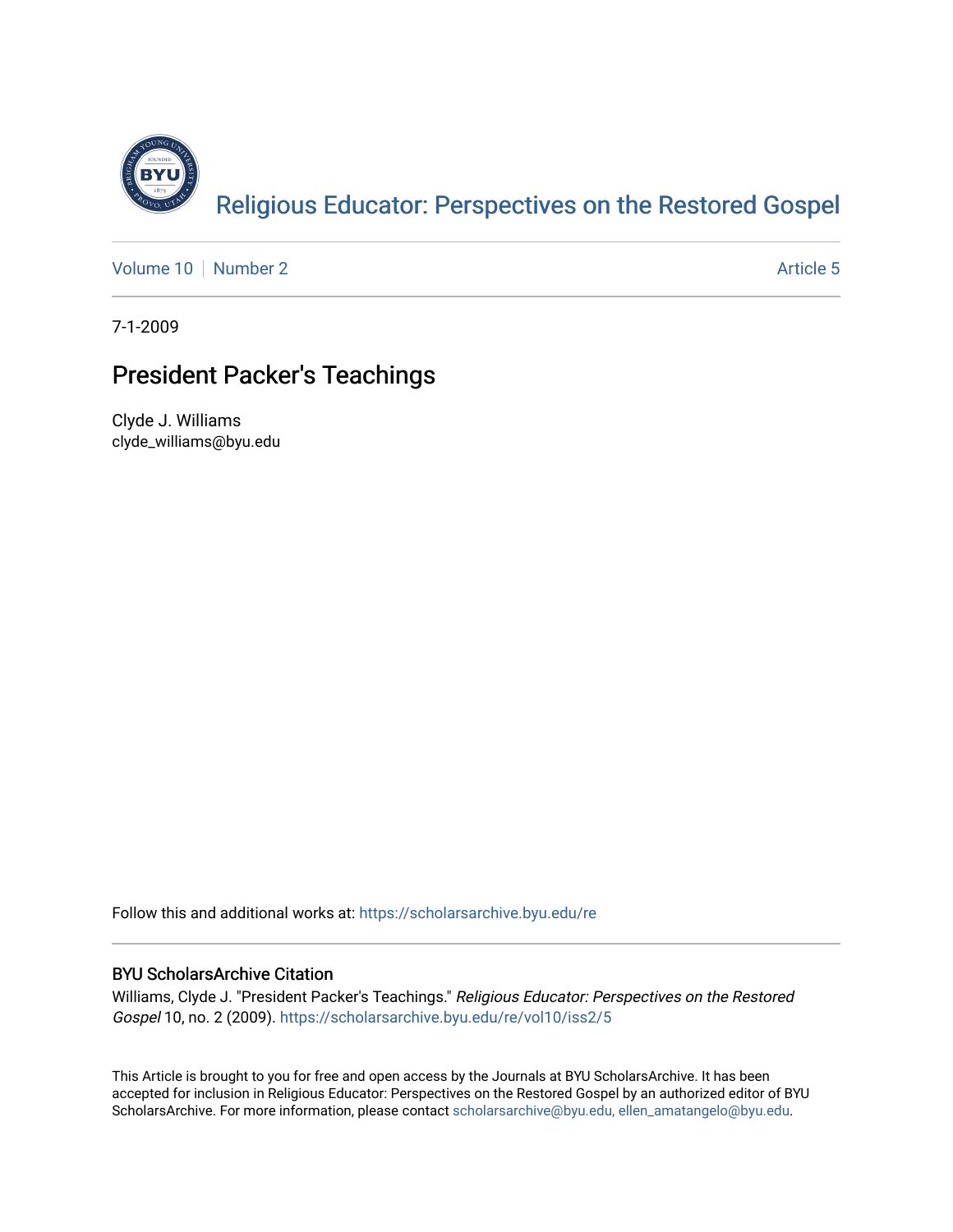# President Packer's Teachings: An Interview with Clyde J. Williams

*Clyde J. Williams*

*Clyde J. Williams (clyde\_williams@byu.edu) is a professor of ancient scripture at BYU.*

*The* Religious Educator *held the following interview to acquaint readers with a new resource for students of the restored gospel called* Mine Errand from the Lord: Selections from the Sermons and Writings of Boyd K. Packer (Salt Lake City: Deseret Book, 2008)*.*

*RE: This is now your fourth compilation of the teachings of prophets and apostles. What led you to pursue such ambitious projects?* 

**Williams:** As a young seminary teacher, I had come to prize and value next to the scriptures the teachings of the living prophets. I remember in the late 1970s wondering why no one had compiled the teachings of President Lorenzo Snow. After some investigation, I decided no one had made such a compilation because President Snow had served such a short time as Church President and there were not as many of his full discourses preserved. Because I wanted his teachings on my library shelf, I began the task of selecting and compiling his teachings for a potential book. This was before the days of home computers and search engines, so it was a little slower in coming about than the others I did.

*The Teachings of Harold B. Lee* had also not been done because he served only a short time as President of the Church. I had always loved President Lee and often turned to his teachings for help in my teaching and Church administration. My colleague Reed Benson kept urging me to put together a book of President Lee's teachings. Finally, I agreed to call Brent Goates, who was married to President Lee's oldest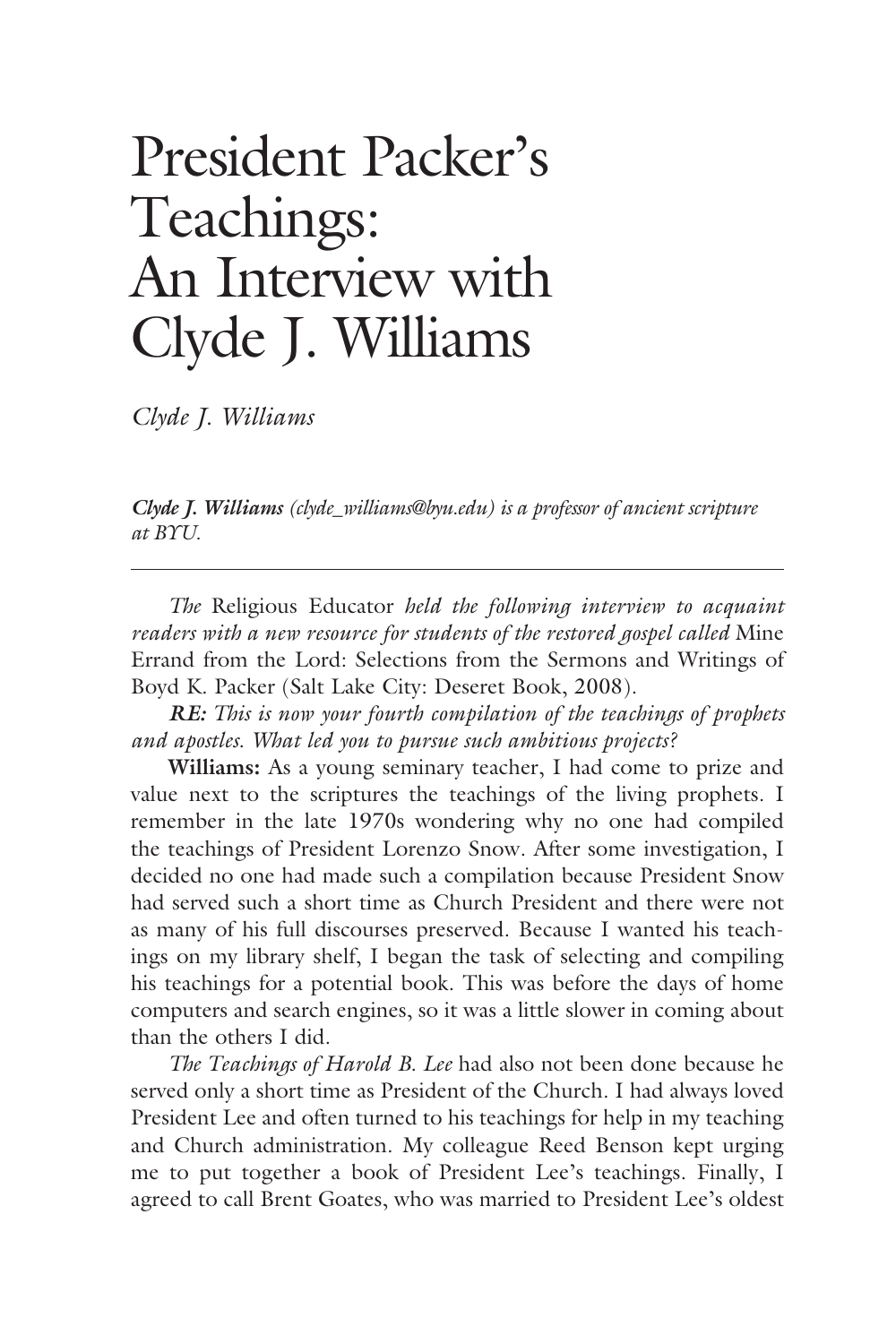daughter, and ask if there were plans or desires for a teachings book to be done. He indicated that at one time he had intended to undertake such a project but felt he was no longer able to do so and would be delighted to have it done. And so that project began.

A similar thing occurred in the case of Howard W. Hunter. President Hunter served as Church President for such a short period, and when I learned that Deseret Book did not intend to do a teachings book, that was my cue to pursue one.

*RE: Did you need any permissions or clearances to work on these teachings books?* 

**Williams:** That is a very important question, and I am glad you asked. In each case the projects were cleared through the First Presidency's office, and the manuscript was sent for a review under their direction before it went to the publisher. I would never have presumed to compile or write about the Brethren without their approval.

*RE: How about President Packer's book? Why did you choose to focus on President Packer?* 

**Williams:** As a young seminary student, I remember hearing and watching President Packer's presentation entitled "The Very Key" on the importance of staying morally clean. Ever since then, I have been impressed repeatedly by President Packer's forthright messages on important spiritual and doctrinal issues. Because of his background in seminaries and institutes, he always seemed to have a real interest in those of us who were teachers in the Church Educational System, and thus I have had a particular interest in his teachings for many years. When I completed *The Teachings of Harold B. Lee* in 1995, I told one of my colleagues that if I could do one more teachings book I would love to do the teachings of Boyd K. Packer.

After finishing *The Teachings of Howard W. Hunter*, I periodically thought about asking President Packer if he would be willing to allow me to compile his teachings. I was a bit concerned because I know such books were usually done for the Presidents of the Church. But I was aware of George Q. Cannon's teachings, *Gospel Truth*; Joseph Fielding Smith's teachings, *Doctrines of Salvation*, published while he was an Apostle; and *The Neal A. Maxwell Quote Book*. These all helped me to finally decide to ask. On September 15, 1999, I wrote to President Packer requesting the opportunity to work on a teachings or a quote book from his talks and writings. Two weeks later he responded that such a project was under way and had been for a while.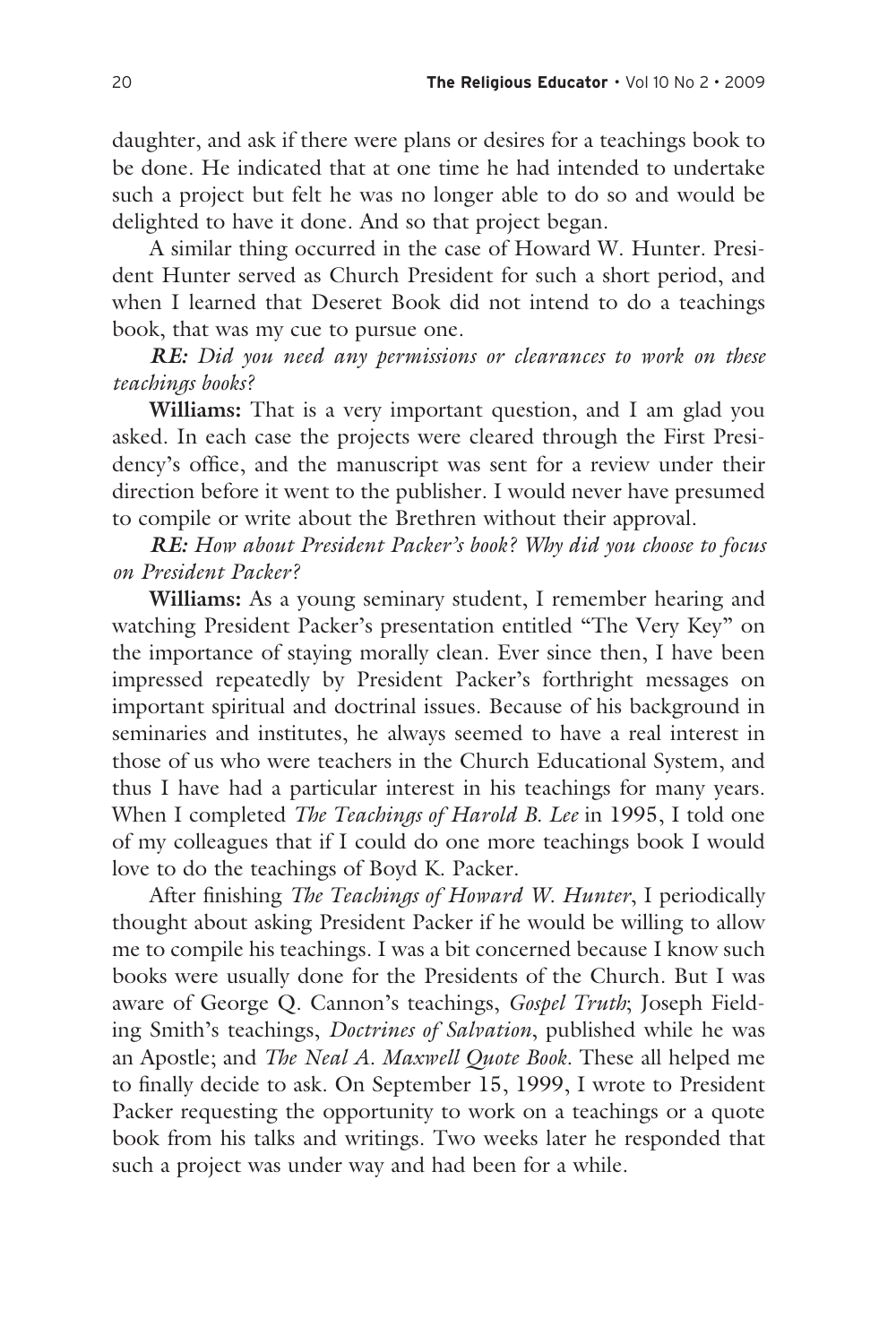#### *RE: So you were turned down the first time?*

**Williams:** Yes. After that letter I mentioned I laid the idea aside and went on with my life. A few years later I put together my own collection of as many of President Packer's talks as I could find and made a Folio file so I could search his teachings for quotes and stories I wanted to use. I gathered over two hundred written talks and many of his recorded talks. I listened to them as I exercised each morning and when I traveled long distances. They were and are a great blessing in my life.

After seven years had passed, I woke up one morning with some impressions about doing a book of President Packer's teachings. I thought to myself, "This is strange. Why would I have these feelings?" The idea had not been on my mind for years. I pondered what to do. I did not want to appear foolish or presumptive, and I certainly did not want to pester President Packer. I sat on that idea for about a week and kept thinking about it. I got out the old letter I had received and reread it. I finally decided that if I wrote another letter all President Packer would need to do was say thanks but no thanks. I really had nothing to lose, so I wrote to President Packer indicating I had written seven years earlier about the possibility of doing a compilation of his teachings. I indicated that I felt such a book would be most helpful to so many. I apologized for taking his time but asked if there were a change that I was still willing to work on the project. This was mid-November 2006.

This time a letter came inviting me to come and visit with President Packer about the book. Of course, I was thrilled. I called his office, and his secretary had me speak with President Packer. After a few questions about my interest in the project, President Packer arranged to meet with me just after the holidays. He asked if I could send him a copy of the three other teachings books I had compiled.

 When we met early in January 2007 for the first time, on his desk was the copy of *The Teachings of Harold B. Lee*. He reminded me that President Lee had been his mentor. President Packer was very personable and friendly, yet you don't go into such visits without feeling like your spiritual pulse is being checked. He was very interested in the project but made no commitment that day. I told President Packer that I sought no financial gain. I merely wanted the opportunity to help strengthen the kingdom, which I felt this book would do. I am sure he wanted time to ponder and reflect and let the Spirit work on him to decide if this was the thing to do. He asked me to call Cory Maxwell at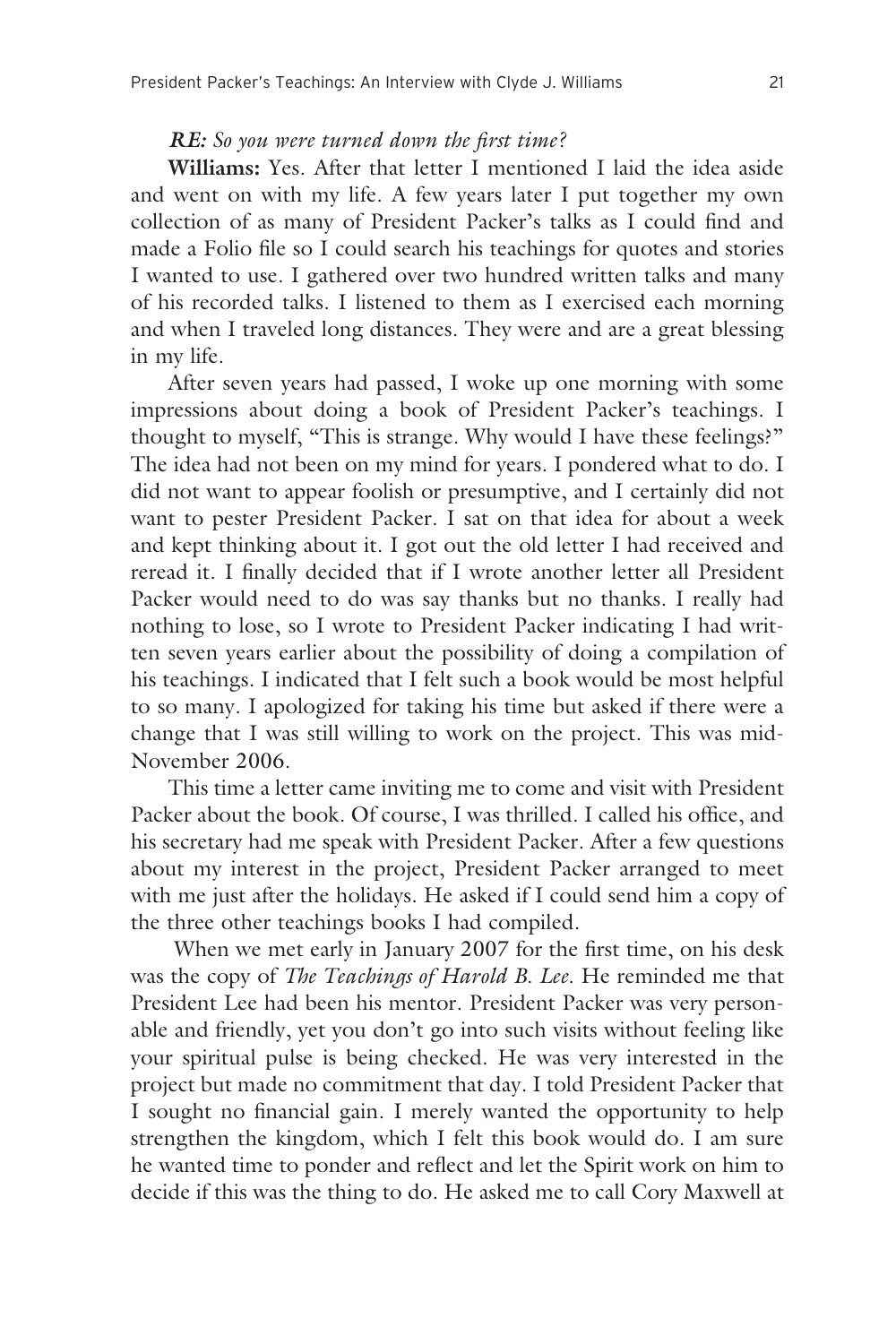Deseret Book, and then about two weeks later President Packer gave me the green light to proceed.

He indicated that his secretary had been putting together a Folio file of all of his talks and that she would get a copy of the file to me once the restricted talks (temple presidents' seminars, General Authority training meetings, etc.) were removed.

#### *RE: What was it like to work with him personally?*

**Williams:** I had met President Packer on a couple of occasions when he had come to our stake conference and I was in the stake presidency. So he recognized my face, but I really did not have a personal acquaintance with him. As I indicated before, President Packer was personable and very willing to have the project proceed. However, as President of the Twelve, his schedule is generally filled to overflowing. I realized that I would not be able to spend much time with him personally on the book. He had done his part by researching, studying, pondering, writing, and delivering the talks and writing the books. His secretary was a great resource and could get materials to him when he had time to work them into his busy schedule. The only time I can think of that anything was really held up was after the first draft of the manuscript was done and President Packer came down with a serious bout of the flu. We had to wait a few weeks to get him the manuscript at that point. President Packer exhibited a great deal of trust and confidence in allowing me to select, compile, and organize the selections from his teachings and writings. I told him that this carried a much higher level of pressure for me since the authors of the previous three books I had done were already deceased. I never once felt pressured or limited by President Packer. Any pressure or limitations were selfimposed as I tried to consider what would be wise to put in the book and at the same time be pleasing to him.

Once the manuscript was done, there were a few occasions where I was able to meet with President Packer and others whom he had read the manuscript. These occasions were very encouraging and upbeat. I could tell that they collectively were pleased with the manuscript. Their suggestions were minimal but most helpful.

*RE: How has the process of compiling these books affected your own teaching?*

**Williams:** Each of the teachings books I have done has affected my life profoundly. Consider spending years studying and searching the teachings of living prophets. My bus rides, my evenings, and my weekends were filled with searching the teachings of living prophets, and this, of course, was on top of preparing for and teaching all of my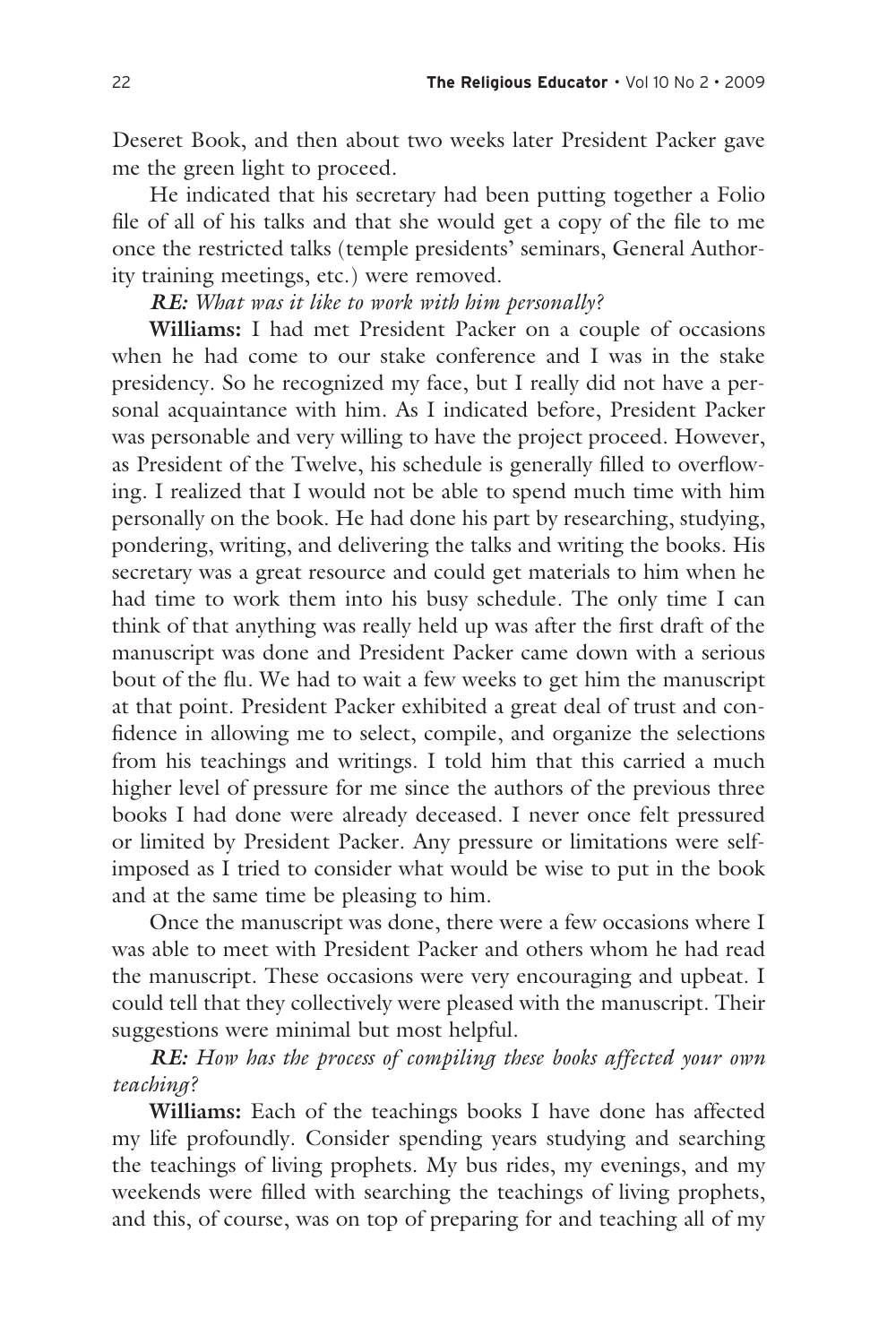scripture courses each year. How could one go wrong doing this on a regular basis? There have been important statements from each of those I have studied that have become key principles or insights that I use to this day in my teaching. My testimony and desire to follow the Savior have been profoundly affected by these experiences.

## *RE: How did you come up with the organization of the quotes and teachings in the book?*

**Williams:** The use of computers made the process of putting the book together much easier for the last three of the books I did. In President Packer's case, the process was a little easier in that his secretary provided us with a full Folio version of all of President Packer's talks. We then made a hard copy on paper of every talk that was read and marked, so we had a clear paper trail. Each talk was given a number consisting of a year and the talk within that year. In some cases we checked multiple published versions of the same talk. In the first reading of each talk, I tried to select anything that I thought might be worthy of including in the book. This was hard because so much was worthy. I did not worry about duplication or length during this reading because I knew we could search out the best accounts when we were finished. We selected tentative topics and chapters to put the statements into and altered and adjusted these depending on what we found in President Packer's talks. Over the many months of selecting and compiling this book, I was blessed to work with five wonderful student research assistants. They were all very qualified and helped in so many ways. This book could never have been completed in the time frame it was without their expert help. I sought for and used the input of my research assistants to help in making decisions on how to break down and organize the chapters. While much of this work is somewhat subjective, it was great to have a couple of other opinions or views to consider for what should be done.

One of the challenges I faced with President Packer's talks was that so very often he introduced his theme with a story or illustration and then later, as he taught the doctrine or principle, he would hearken back to the story. This would sometimes make it very difficult to select the shorter thoughts for inclusion in the book.

After searching well over four hundred of his talks and his three books—*Teach Ye Diligently*, *The Holy Temple*, and *Our Father's Plan* my selections had all been placed in a searchable Folio file that made it possible for us to go though the manuscript looking for duplicate quotes, stories, and so forth. The best or most concise versions were retained. The others were eliminated. Sometimes the same idea was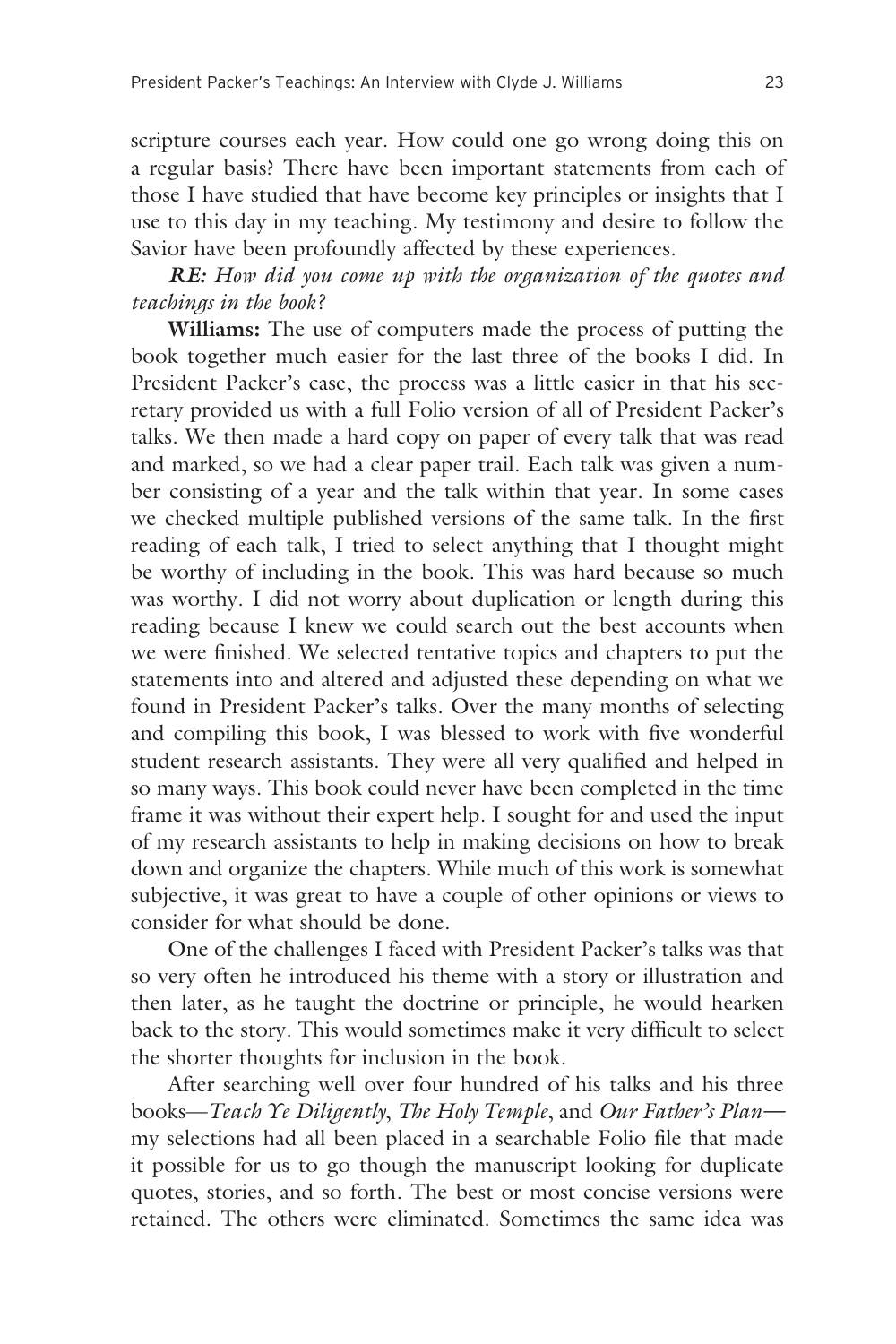taught, but additional insights were shared or a different approach was used, so we decided to retain both statements. An example of this is a quote that I had personally heard President Packer use more than once on the two occasions he attended the stake conference where I live. However, I did not have a published source for the statement. I found two versions among his talks and because of the additional insights I retained both statements. They are as follows:

1. "**You cannot make a major mistake without having been warned**. I will make a promise to you, and you can test it. I have no hesitancy in making this promise in your young life. As you move forward in life, you cannot make a major mistake, any mistake that will have any lasting consequence in your life, without having been warned and told not to do it. It cannot be done in this Church. It doesn't work that way. You try to do something that is wrong, and the Spirit will say no. Now you may plug your ears—you don't plug your ears, you plug your feelings, and you let your desires or some other thing get hold of you. But you cannot make a mistake that is going to have any consequence without knowing about it" (*Mine Errand from the Lord*, 130–31).

2. "You will be warned of danger. . . . You cannot make a major mistake in your life without being warned" (*Mine Errand from the Lord*, 131).

We decided to keep both statements because one is a nice concise one or two liner and the other gives a more in-depth explanation. You will note that the quotes are preceded by a bolded statement. I felt that the bold statement would help draw the reader into the book. Most are not likely to sit down and read this book from cover to cover, though it would be a very rewarding experience. However, as readers come to a topic or doctrine, the titles for the quotations help them know what the longer quotation contains as its main emphasis and will often draw them in to learn more about what the quotation says. Each quotation in the book is followed by a four-digit number in parentheses. This enabled us to avoid cluttering the text of the quotes with long and repeated source references. The first number is the year in which the talk was given, and the second number is the order in which that talk was given during that year. I saw this method used years ago in *The Teachings of Spencer W. Kimball* and felt it was the best way to reference the talks. At the end of the book these numbers refer you to a complete bibliography of the talks cited and lists multiple sources for the talks where applicable.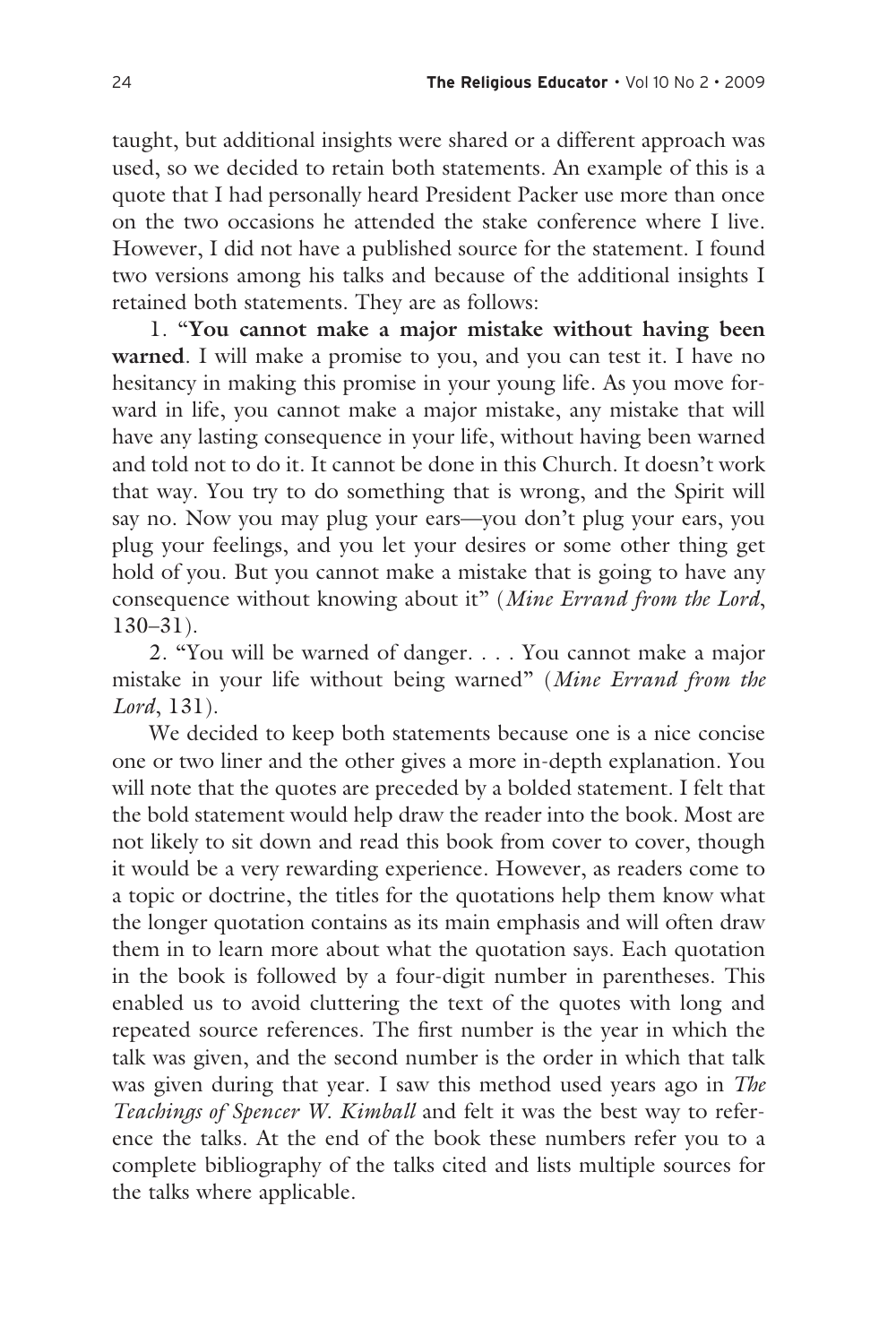*RE: Were you the only one who read all the talks and did the selecting of quotes?*

**Williams:** I did have my research assistants help, as we had time, to read some of the talks that I felt would benefit from a second reader, and one of them read through the book *Teach Ye Diligently*. However, to get the viewpoint of others who had read President Packer's talks we used the search engines available and checked every Church teaching manual, all Church magazines, all CES student and teacher manuals, and GospeLink for any quotations by President Packer. Once our initial draft was completed, my assistants compared all of these quotations with what we had in the book manuscript to see if we had missed anything. Those quotes that they could not find in the book were turned over to me, and I searched again. Then if we did not have the quote, I made the decision whether to use it. We added another forty or so quotes to the book in this way.

*RE: Is there much new material in this book that is not already in his other books?*

**Williams:** The simple answer is yes. *Mine Errand from the Lord* differs from the other books in at least two ways. The first is that all of the other books were a collection of complete talks or a book written on a single theme. In this book we have tried to select out some of the most concise and profound teachings on virtually every topic that President Packer had addressed over his forty-seven years as a General Authority. Secondly, there were many talks and addresses which we had access to that have never been published before. While some of these required minor editing because they were sometimes transcriptions from recordings, nevertheless many important statements found in the book have come from these unpublished manuscripts.

*RE: Could you share some of the most inspiring messages from this book? What are a few of the significant themes in his ministry?*

**Williams:** President Packer has focused very well on a wide range of gospel and doctrinal themes. This is part of what has made the research for this book so meaningful and worthwhile for me personally. He has profound insights about the plan of happiness, the use of our agency, and the power there is in ordinances and covenants. He has given significant insight to our understanding of revelation and what leads to effective gospel teaching. His love of the scriptures resonates clearly in his addresses as does his understanding of the supreme importance of marriage and the family. Temple and missionary work are also significant themes that President Packer has provided us with important perspectives. There is not time in an interview such as this to go into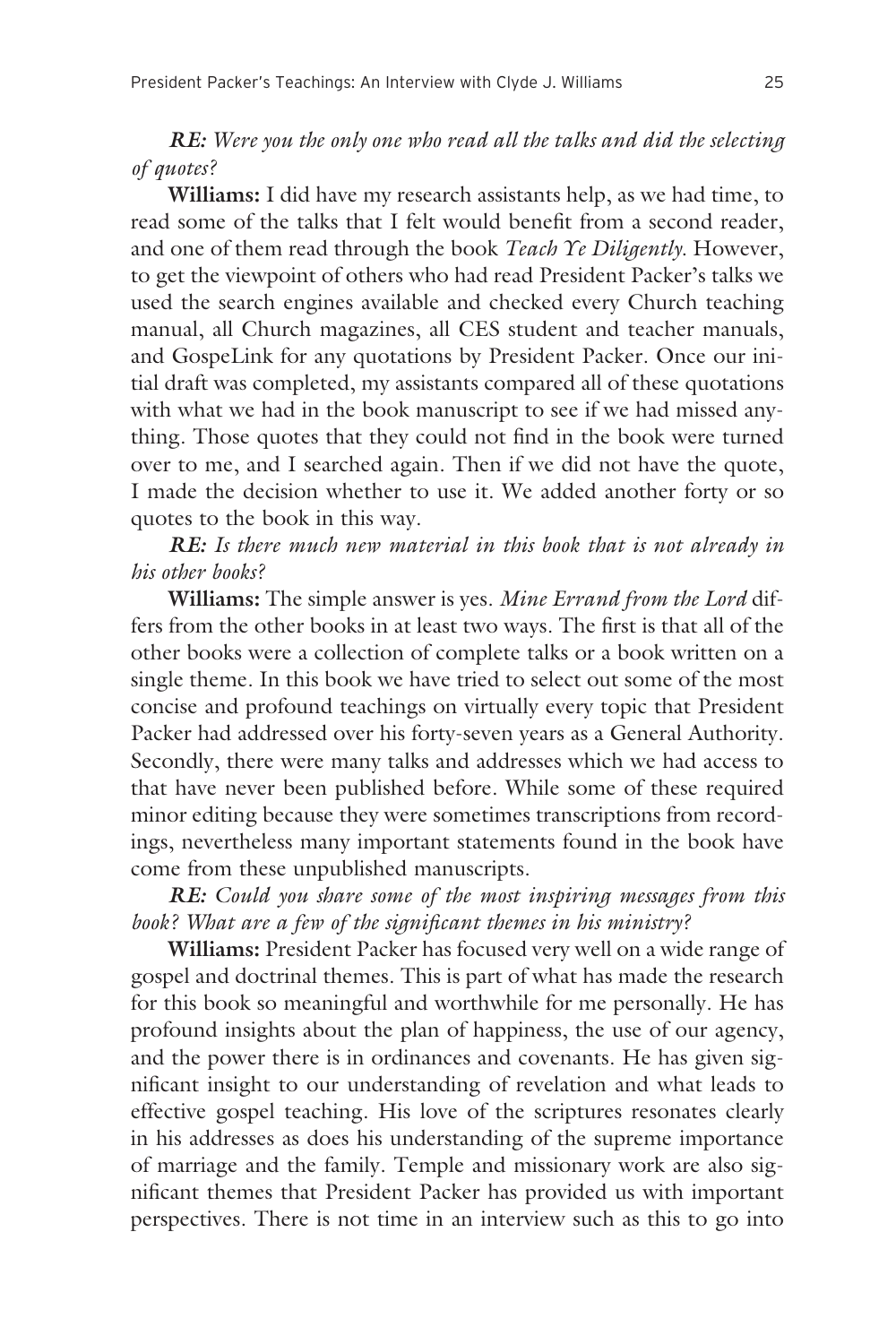extensive detail on these and other themes. However, a few examples here may give our readers a feel for some of the powerful messages in the book; in the challenges that we are facing in the world today these two statements regarding our need for inspiration are certainly pertinent to us: "During unsettled times . . . the most important thing we can teach to members of the Church worldwide is how to receive revealed instruction, prompting, guidance, direction, warning, and to learn to trust it" (*Mine Errand from the Lord*, 125). Then related to this statement, he said, "One thing I have said more times than a few, is that we live far below our privileges. Members of the Church live far below their privileges as far as inspiration is concerned" (*Mine Errand from the Lord*, 133). Certainly, this is the day when the need for personal revelation is as great as it has ever been.

On another occasion, President Packer spoke about a serious concern for those who suffer the tragedy of divorce. His counsel is sobering and yet very profound and insightful.

To the young divorcee, with perhaps three little children, whose husband has gone away, a reprobate, I say: Careful, careful.

You may have been used and abused; all the criticism and evil that you might say about your husband might well be true. At least you might feel it is true. But I say to you, don't ever say those things to your little ones.

When that poignant moment comes when they say, "Mamma, why doesn't daddy come home anymore? Doesn't daddy love us anymore?" Bite your tongue, dear sister. Don't say, "Your daddy is a liar," (or a cheat, or an adulterer, or an evil man). Just say, "Sweetheart, we don't understand everything and maybe one day we'll learn. There are lots of things in life that we must wait to know." Just pass it off. Careful dear girl lest you unwittingly teach your children that they are the offspring of a reprobate. That gets fixed into their minds and when the teenage challenges come they let down the bars and say, "I can't help myself, it was born into me." Be the perfect Christian. (*Mine Errand from the Lord*, 268)

Another great insight that President Packer gave on more than one occasion was to emphasize the most important purpose for which the Word of Wisdom was given. He said, "Living this way is essential to keep members of the Church open to spiritual communication. It is defined as '*a principle with promise*, adapted to the capacity of the weak and the weakest of all saints, who are or can be called saints' (D&C 89:3; emphasis added). Keeping the Word of Wisdom (and we must keep it) will protect us from the destructive addictions which shackle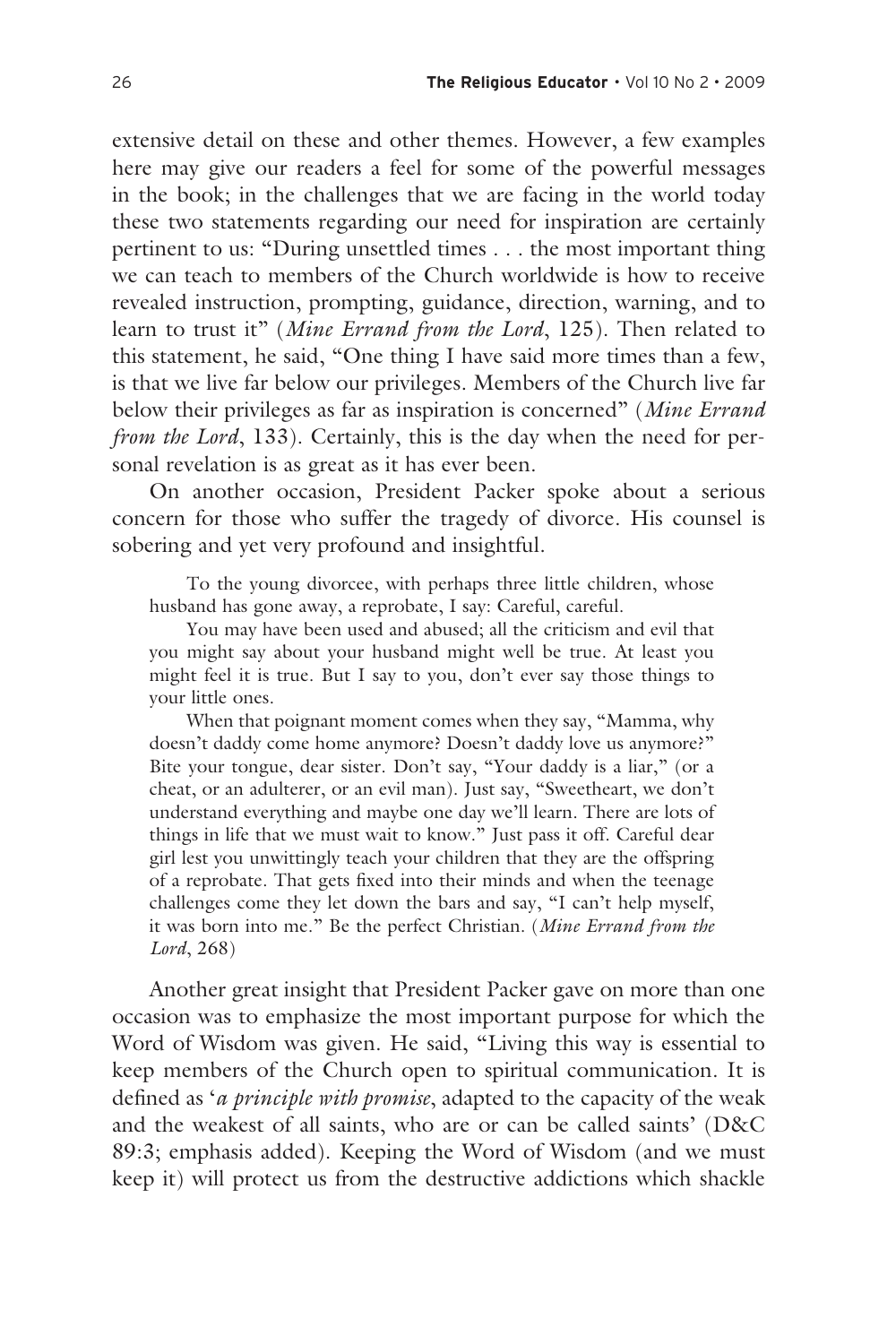us and interrupt our communication with our Heavenly Father" (*Mine Errand from the Lord*, 206).

Perhaps one more example in this area will have to suffice. The world in which we live is growing increasingly noisy. It is hard sometimes to find a quiet place to reflect. Speaking of this challenge, President Packer counseled: "You have to learn to be alone in a crowd. You have to have such control. That is so important. We spend so much time in airports and in other noisy places. But I do not go there. I might be standing there physically, but I am not there spiritually, because I am thinking things and doing things in my mind. If you will learn to do that, then the Spirit will teach you" (*Mine Errand from the Lord*, 132).

*RE: Besides the many great stories and classic statements on doctrine that President Packer is known for, are there any others things you have added to the book?* 

**Williams:** At the head of each chapter and then scattered throughout are some very interesting and significant one- or two-line statements that can carry a punch and can cause you to stop and think. These little gems are well worth watching for. Here are four examples that have a lot of depth in their message.

"Never make the same mistake once" (*Mine Errand from the Lord*, 65).

"The doctrines of the gospel are revealed through the Spirit to prophets, not through the intellect to scholars" (*Mine Errand from the Lord*, 309).

"If all you know is what you see with your natural eyes and hear with your natural ears, then you will not know very much" (*Mine Errand from the Lord*, 339).

"We are floating along on a quiet stream and all is calm. But if you listen closely, you can hear the sound of rapids ahead" (*Mine Errand from the Lord*, 402).

*RE: Could you tell us how the title was selected?* 

**Williams:** I had realized that President Packer would make the decision as to what the title would be. However, I felt that I should make a few suggestions. I felt because President Packer was not the President of the Church that we could not simply title the book *The Teachings of Boyd K. Packer*. I felt if we had a different main title we might be able to subtitle it with the above. After we had been working on the book for several months, I began to think of potential titles. The first one that came to my mind was from Jacob 1:17. President Packer had used this verse often in his teaching, and I felt that he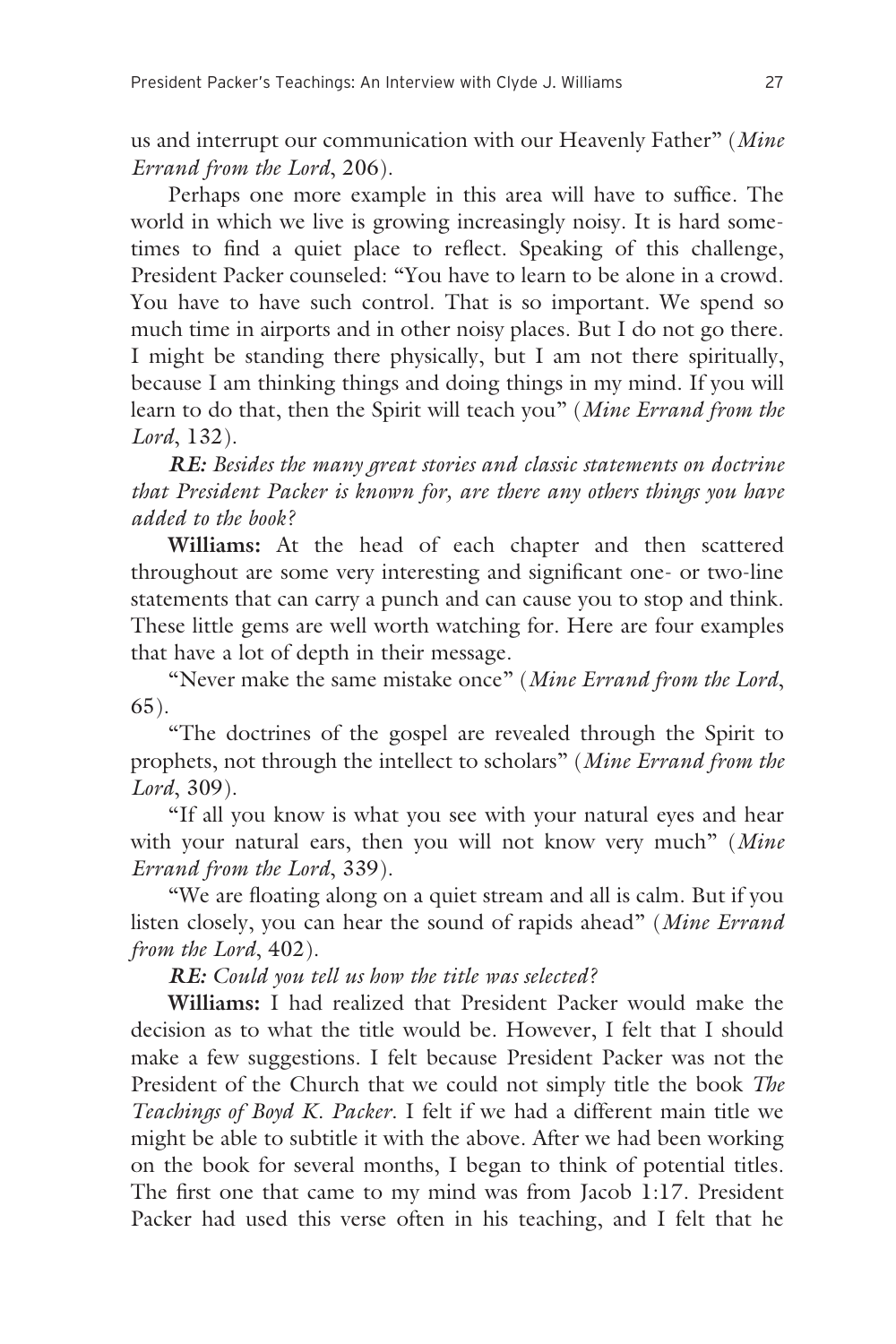may have some personal affinity for its message. In this verse, Jacob makes it very clear that before he went to teach and warn his people, he "obtained mine errand from the Lord." It seemed to me that this was exactly what President Packer and all of the Brethren endeavor to do so as they prepare to teach the Saints. I continued to think of other potential titles and asked my research assistants to do the same. We came up with a short list of titles that I took with me when I presented the manuscript to President Packer. I assumed he would take the matter under consideration and then maybe even come up with a title on his own. Much to my surprise, when President Packer looked over the list for about thirty seconds he said, "This is the title," pointing to "Mine Errand from the Lord." He had his secretary call Cory Maxwell right away and reserve the title while I was there. I was overwhelmed at how decisive he was at that moment. It was for me a very humbling moment as I felt confirmation that this was what the book should be titled. We were later instructed that the subtitle needed to be other than the "teachings of" as this title was reserved for the teachings of the Presidents of the Church, so the subtitle became "Selections from the Sermons and Writings of Boyd K. Packer."

*RE: Could you give us a feel for the impact his teachings have had on your life and your chosen profession?* 

**Williams:** President Packer's teachings have impacted my teaching in so many ways. I have been enlightened, inspired, and motivated by his words. My love and appreciation for the scriptures has increased. I might just share a couple of statements that I have come to use often in my teaching. On one occasion as he spoke to religious educators, he said, "Teach your students to see with the eyes they possessed before they had a mortal body; teach them to hear with ears they possessed before they were born; teach them to push back the curtains of mortality and see into the eternities" (*Mine Errand from the Lord*, 313).

I try to use this statement each fall semester as my students come to class the first day. I want them to look at the scriptures and the gospel with a different perspective, a divine or eternal perspective. If they will do this, I know they will make wiser choices.

Another statement I often use has such relevance as we see wickedness around us on every side and at times wonder where can we find security or safety. This statement to me is so very profound: "There are dangers all around. Some of you may say, 'If things get really tough, we will move here, or we will move back there, and then we will be safe; everything will be all right there.' If you do not fix it so that you are safe and in good company when you are alone, or when you are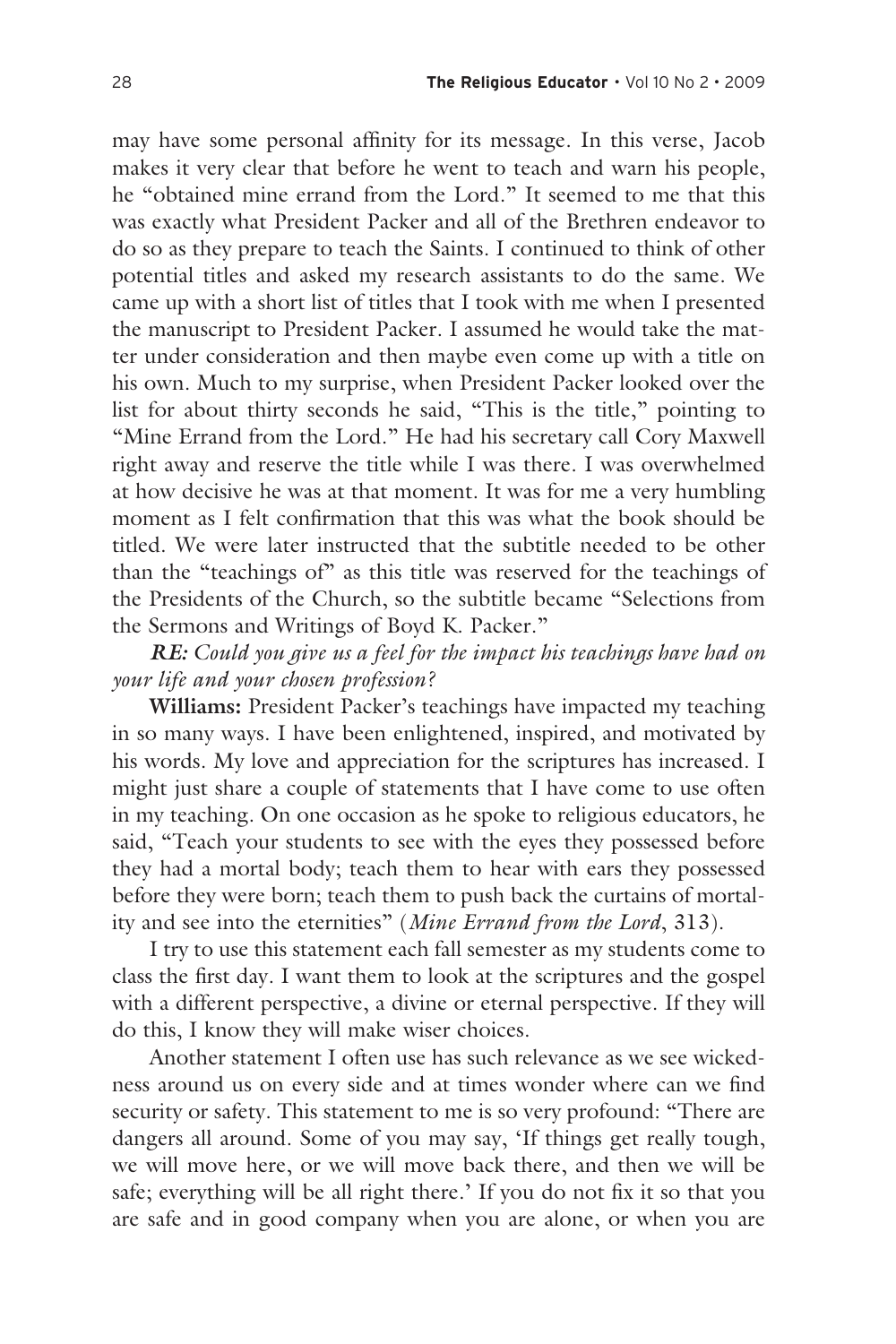with your own husband or your own wife and your own children, you will not be safe or find happiness anywhere. There is no such thing as geographical security" (*Mine Errand from the Lord*, 402).

*RE: What advice would you offer gospel students to get the most from his teachings? What advice would you offer teachers?* 

**Williams:** The best way to get the most out of these teachings, I believe, is to study them and then do all in our power to live them and teach them. It was President Harold B. Lee who taught, "If you want to be an effective teacher of the gospel, you have to live the principles that you propose to teach. The more perfectly you live the gospel, the more perfectly you will be able to teach the gospel" (*Teachings of Harold B. Lee*, 459). When I teach and then live a principle, it becomes a part of me. I am, in a sense, converted to that principle. This above process will then lead one to desire, in the words of President David O. McKay, to help students to see what I see, to know what I know, and to feel what I feel (see *Improvement Era*, August 1956, 557).

*RE: Are there any additional thoughts you would like to share about this book?* 

**Williams:** On one occasion speaking at BYU–Hawaii, he made this most profound observation about those of us who teach at Church schools:

Brigham Young University is unique among universities. It is a private school established for a special spiritual purpose.

One time I heard the president of a great eastern university describe his school in these words, "We can best serve as a neutral territory—a kind of arbiter where people can come to reason."

This could not be said of this school. This school is not neutral; it is committed; it is one-sided; it is prejudiced, if you will, in favor of good, of decency, of integrity, of virtue, and of reverence; in a word, in favor of the gospel of Jesus Christ.

This school is not a playing field where good and evil are invited to joust with one another to see which one may win. Evil will find no invitation to contest here. This is a training ground for a single team.

Here the students are coached and given signals preparatory for the game of life. The scouts and the coaches of the opposing team are not welcome here. (*Mine Errand from the Lord*, 357–58)

This is so important for us to remember regardless of what college we teach in or what courses we are teaching.

One additional point that comes to mind was President Packer's feelings about the scriptures. He said: "I love the revelations. I love the scriptures. They are always new. You would think now that after all these years in the leadership of the Church being dependent upon